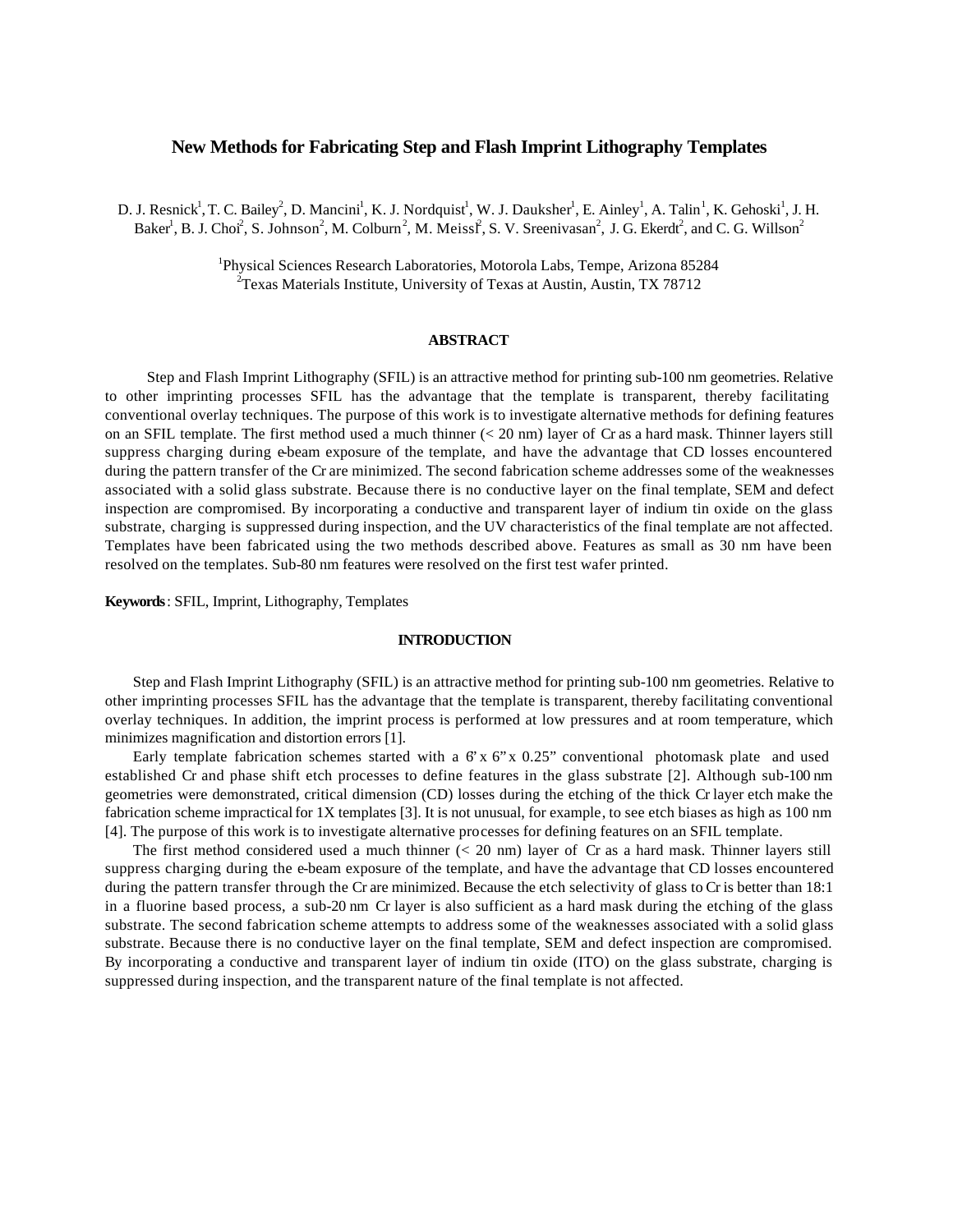## **2. EXPERIMENTAL DETAILS**

In order to quickly establish baseline conditions, all experiments were run on either 100 mm Pyrex 7740 wafers or 150 mm quartz wafers. NEB-22 negative resist was exposed on a Leica VB6 system operating at 100 kV. The resist process used has been described previously [5]. Cr was deposited in an MRC 603 D.C. magnetron load locked sputtering system. A 1200 watt, 35 mTorr process run in a single pass mode was employed. The first test samples of ITO were supplied by Silicon Quest. Those films were D.C. sputtered at a power of 1 kwatt in 100% Ar at a pressure of 8 mTorr. Subsequent development was done internally in a customized RF sputter system operating at a power of 100 watts and an Ar/O<sub>2</sub> pressure of 6 mTorr. To further improve optical transmission and conductivity, the films were then annealed at 300 C for one hour. PECVD oxide was deposited in a Novellus Concept 1 system at a temperature of 250 ?C. All pattern transfer experiments were performed in a Unaxis VLR system. A chlorine and oxygen mixture was used to etch the Cr films. A CHF<sub>3</sub> based etch was used to pattern transfer either the PECVD oxide or the quartz substrates.

CD measurements and top down micrographs were taken with a Hitachi S7800 CD-SEM equipped with a cold cathode source and an automated pattern recognition system. The repeatability of the CD-SEM is 3.5 nm (3 ) for line measurements and 1.4 nm (3 ) for pitch. Cross-sectioned images were obtained with a Hitachi S4500 SEM operating at 5 kV.

#### **3. THIN CR TEMPLATE PROCESS**

To minimize CD loss Cr film layers as thin as 10 nm were deposited on 150 mm quartz wafers. A 180 nm thick NEB-22 resist was exposed on the VB6 and served as the hard mask for the pattern transfer of the Cr. The Cr was then used as the hard mask for the transfer of the image into the quartz. Following the quartz etch, the remaining resist and Cr were stripped away, thereby producing a final template. Typical etch depths into the quartz were 100 nm. A schematic of the process is depicted in Figure 1.



4. Etch glass, strip resist and chrome

Figure 1. Schematic of a Cr based template Figure 2. CD vs. exposure dose, before and after process pattern transfer.

Figure 2 depicts the change in CD for 100 nm lines as the template was processed. No discernable shift in CD was detected after the etching of both the Cr and quartz. After stripping the resist and Cr, the template was coated with a 5 nm blanket film of Cr (to avoid charging in the SEM) and measured again. A 10 nm shift was observed, and is most likely a consequence of the blanket charge reduction layer.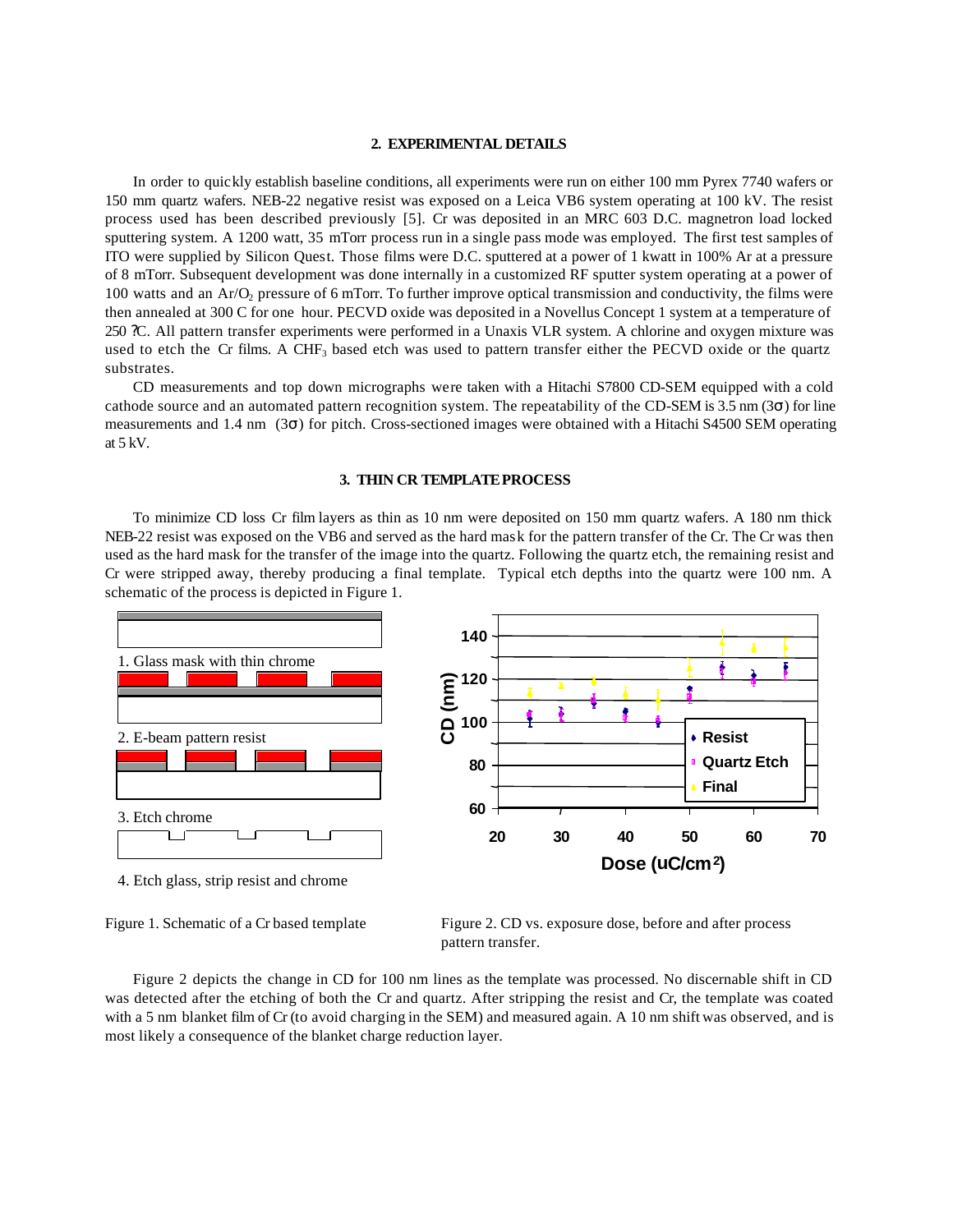Figure 3 depicts SEM images of 30 nm trenches and 50 nm lines in the final template. These are the smallest features fabricated on an SFIL template to date.



Figure 3. 30 nm trenches and 50 lines defined in an SFIL template.

# **4. OXIDE/ITO TEMPLATE PROCESS**

Although the thin Cr process successfully maintains CD control, the final template presents several problems. SEM inspection is compromised, since the quartz substrate has no means for dissipating charge. Defect inspection is also difficult, since there is no material-based contrast. It is also very likely that sub-50 nm templates will require ebeam based defect detection schemes, which will also suffer from a lack of a charge dissipation layer.

To overcome these issues, we propose that a transparent conductive oxide, such as ITO, be deposited on the quartz. A PECVD oxide can then be deposited on the ITO. This oxide is coated with an e-beam resist, which is patterned and subsequently used as an etch mask for the oxide pattern transfer. Because fluorine forms no volatile products with either indium or tin, the ITO serves as an excellent etch stop. One possible fabrication scheme is



3. Etch  $\text{SiO}_2$ , strip resist

depicted in Figure 4.

Figure 4. Template fabrication scheme incorporating an ITO layer.

Another advantage of the proposed process is improved selectivity between oxide and resist. Selectivities of better than 5:1 have been reported [7]. As a result, it should be possible to further thin the starting e-beam resist and obtain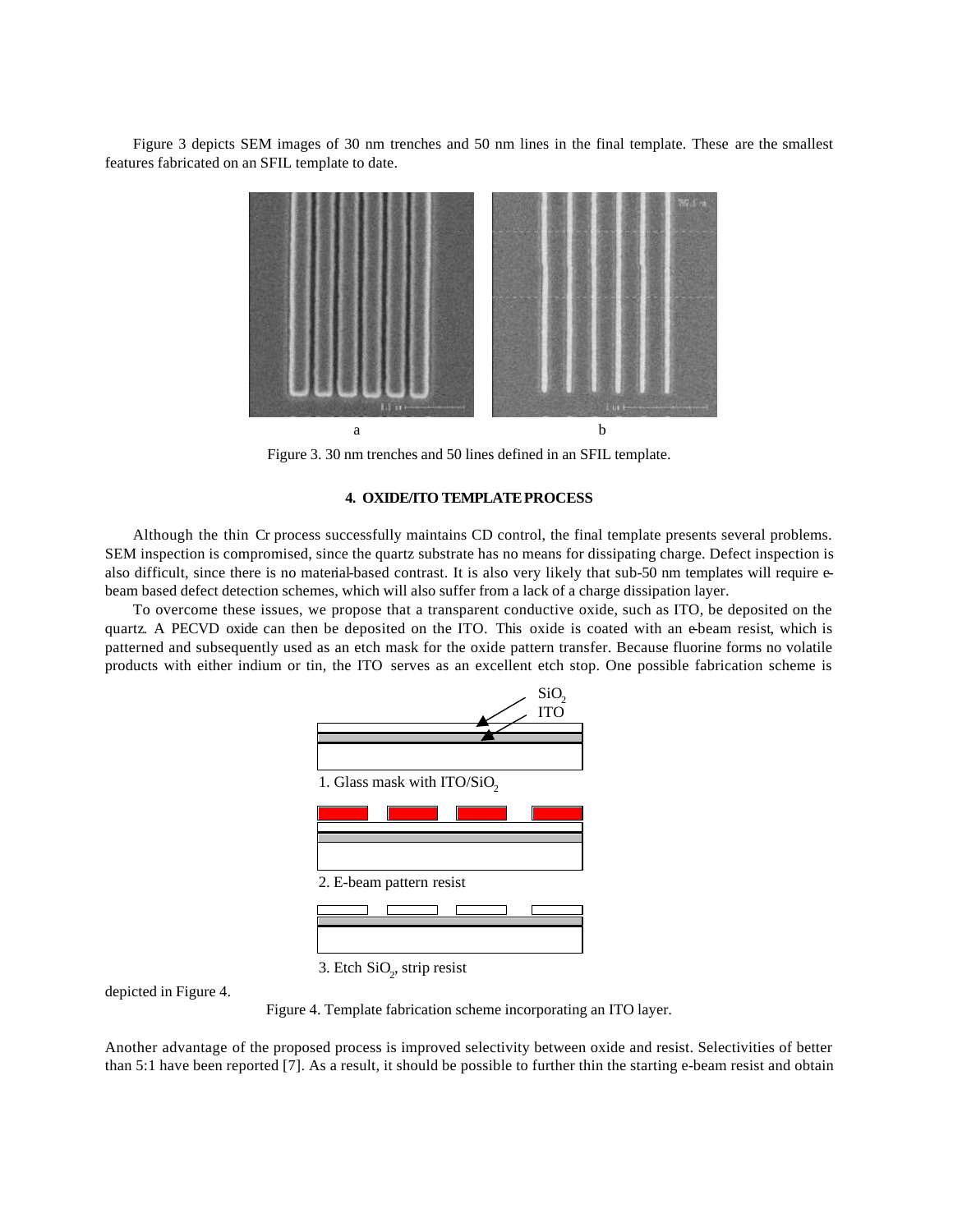even smaller features in both the resist and final template. Cross section images (using the process described above) of dense 70 nm and 100 nm lines are shown in Figure 5.



Figure 5. Cross section SEM images of dense 70 nm (a) and 100 nm (b) lines.

### **5. ITO PROPERTIES**

The transparent conducting oxide, ITO in this case, must satisfy a large number of criteria to be successfully implemented. The material must be transparent at 365 nm (in order to polymerize the etch barrier layer during the SFIL imprinting process), but be reflective enough at 780 nm to allow the laser height sensor system of the VB6 to locate the template surface during template exposure. Resistivity must be low enough to allow e-beam writing and template inspection without charging. Additionally, the ITO must have minimal surface roughness, possess sufficient adhesion to  $SiO<sub>2</sub>$  in order to withstand the imprint process, and be compatible with the release layer that is applied to the template prior to imprinting.

To expedite process development, ITO samples were initially obtained from Silicon Quest. A parallel effort was also started in-house to develop an ITO deposition process. Although surface roughness is superior for the externally supplied material, there is a big difference in optical transmission between the two films. A comparison of 150 nm films is depicted in Figure 6. Transmission at 365 nm differs by about a factor of two. Although 80% transmission should be more than sufficient for the imprint process, further improvements are possible by optimizing the ITO thickness and surface characteristics. It is interesting to note that although there is a large disparity in transmission, resistivity of the films are nearly identical ( $\sim$  5 x 10<sup>2</sup> ohms/sq).



Figure 6. Transmission spectrum for two ITO films.

The ITO films also appear to be sufficiently conductive. Figure 7 depicts SEM images from an ITO based template taken after resist development, and after oxide etch and resist strip. No blanket charge dissipation layer was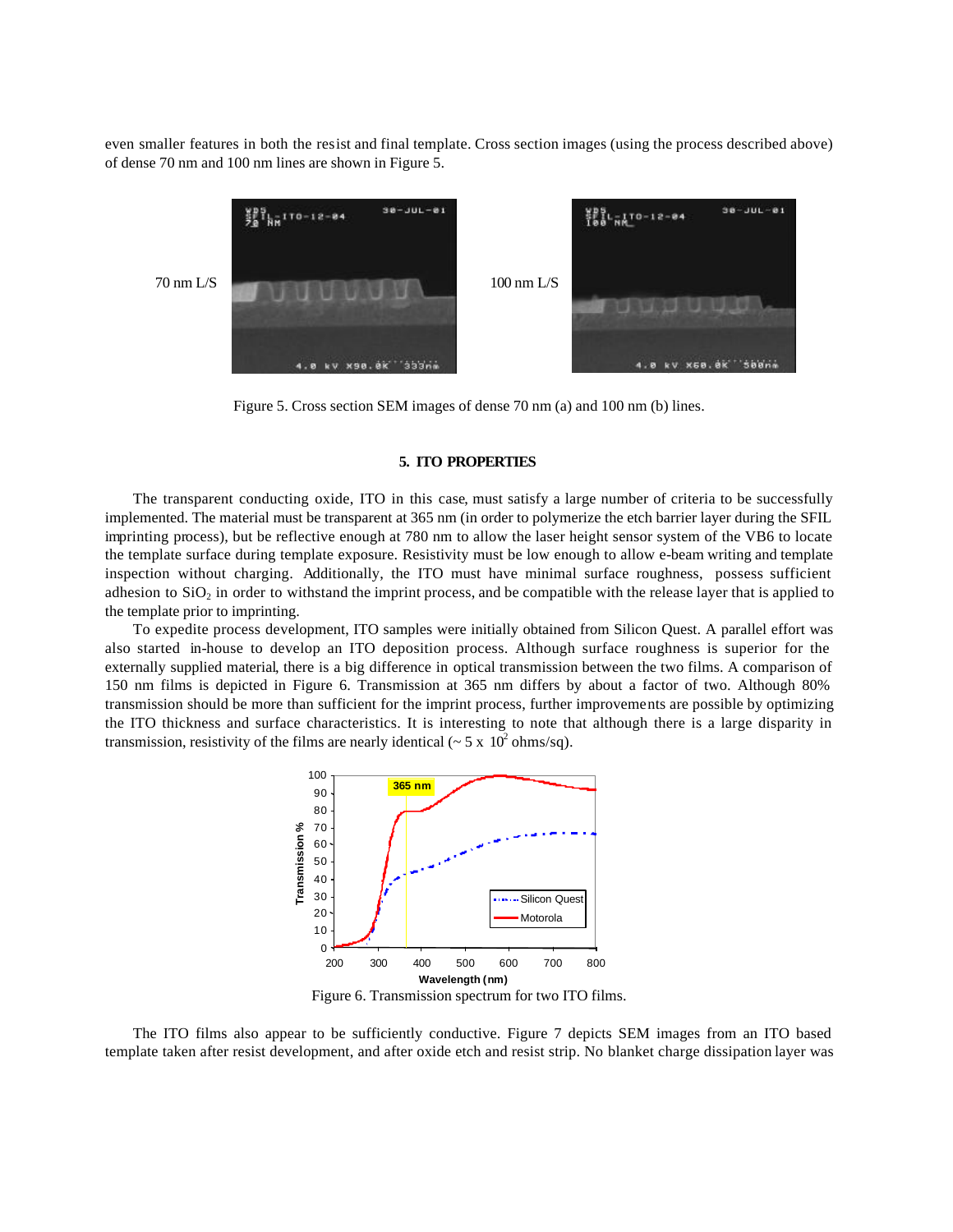applied prior to obtaining the images. 50 nm iso-dense features were well-resolved in the resist (Figure 7a), indicating that no local beam blurring occurred during writing. Figure 7b depicts 100 nm dense features after oxide etch and resist strip. Line edges are well delineated and the ITO surface texture is easily observed.



Figure 7. SEM micrographs of an oxide/ITO template after resist development (a) and after oxide etch and resist strip (b).

## **6. IMPRINT PROCESS**

A 248 nm Ultratech stepper has been converted to function as an imprint step and repeat tool, and has been detailed previously [3]. Templates and wafers were loaded and unloaded manually. Printing operations, including x-y positioning of the wafer, dispensing etch barrier liquid, ztranslation of the template to close the gap between the template and wafer, UV curing of etch barrier, and controlled separation are all automated [8] and controlled with a LabVIEW interface. The system is currently configured to handle 1 inch square x 0.25 inch templates. For this study, a 0.75 x 0.75 inch section was cut from a finished wafer template and attached to a one-inch square with an optical adhesive .

and faithfully reproduce the images of the



An example of 70 nm features printed on the first test was help figure 8. The features are well defined

Figure 8. 70 nm images in the etch barrier, after imprinting. **7. DISCUSSION**

Sub-70 nm features were resolved on templates using two different fabrication schemes. It should be possible to produce templates with even smaller geometries by decreasing both the electron beam resist thickness and the oxide thickness (or equivalently, the etch depth into the quartz). Future work will target feature sizes smaller than 25 nm. Because aerial image issues are avoided in the printing process, line shortening problems should be eliminated, bypassing the need for costly optical proximity correction on the template. One way to study this effect is to fabricate